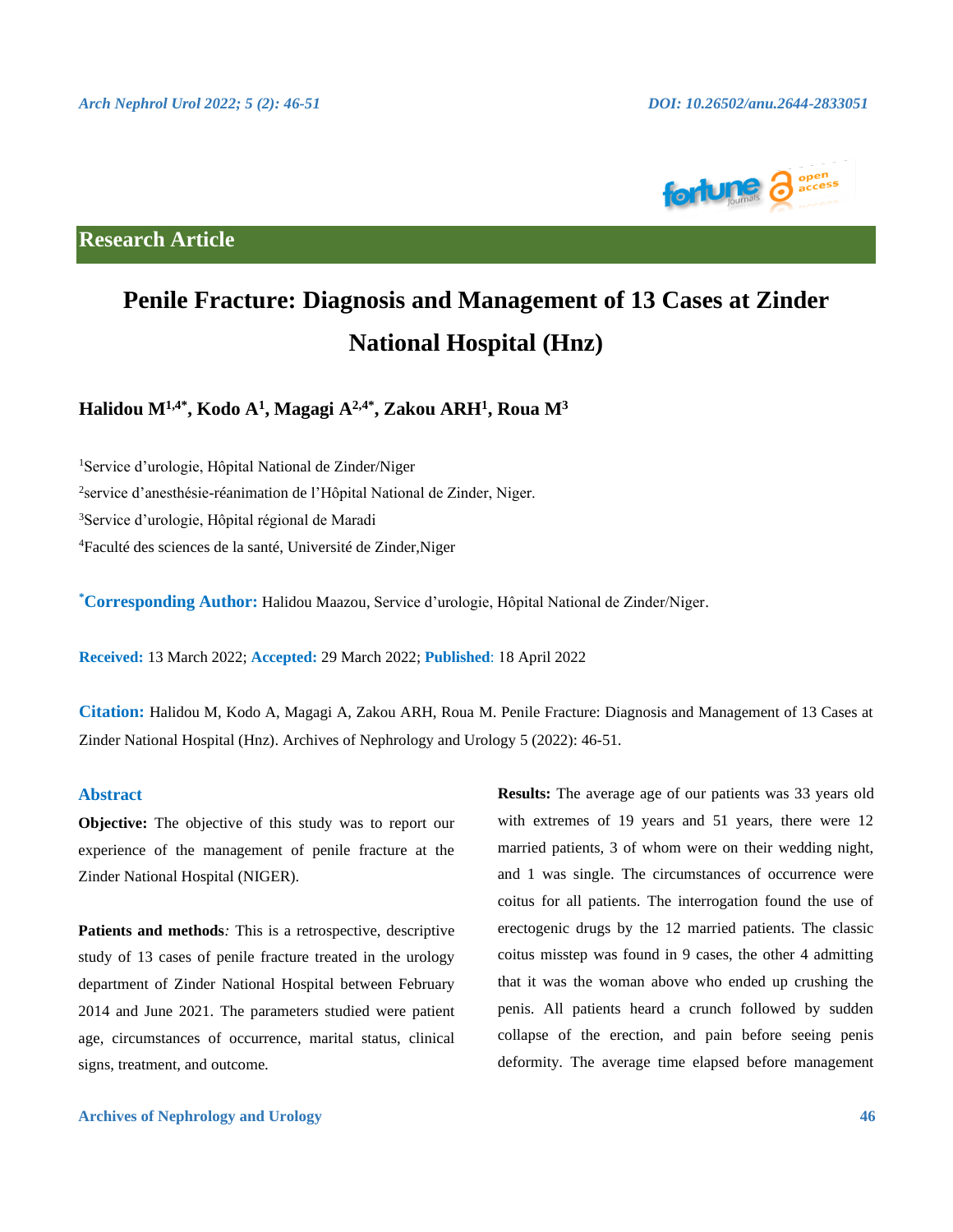#### *Arch Nephrol Urol 2022; 5 (2): 46-51 DOI: 10.26502/anu.2644-2833051*

was 7 hours with extremes of 12 and 46 hours. Surgical treatment was suture of the tunica albuginea of the corpus cavernosum through a coronal incision 11 cases and an elective incision in 2 cases. The mean follow-up was 18 months (range 4-24 months) before being completely lost of view. Three complications were recorded including a curvature, an albuginea nodule interfering with sexual intercourse, and one case of erectile pain.

**Conclusion:** Penile fracture is a rare andrological emergency which must be treated quickly. In Africa, the admission delay is often long due to apprehension of genital organs pathology.

**Keywords:** Emergency; Misstep of coitus; Penis fracture

#### **1. Introduction**

Penile fracture is a rare urological emergency [1- 3]. It is defined as a rupture of the tunica albuginea of the corpus cavernosum occurring on an erect penis [1, 4, 5]. The mechanism is a hyper-curvature of the erect penis, following a misstep of coitus, manipulation, or rolling over in bed [1-3]. The associated lesion can be a concomitant urethral injury. The diagnosis is essentially clinical, based on the context of occurrence, the clinical examination signs [1-3] and then confirmed by surgical exploration. It is an urological emergency requiring adequate care to prevent serious sexual complications. The objective of this work

was to report our experience of the management of penis fracture at the National hospital of Zinder in Niger republic.

#### **2. Patients and Methods**

This is a retrospective, descriptive study of 13 cases of penile fracture treated in the urology department of Zinder National Hospital between February 2014 and June 2021. The patients were from Zinder erea and its neighboring regions. The inclusion criteria were penile fracture diagnosed on the circumstances of occurrence, the clinical arguments and confirmed by surgery. The parameters studied were the age of the patients, the circumstances of onset, the marital status, the clinical signs, the treatment, and the outcome.

### **3. Results**

The average age of our patients was 33 years with extremes of 19 years and 51 years, on the They were 12 married patients, 3 of whom were on their wedding night, and 1 was single. The circumstances of occurrence were coitus for all patients. Investigations found a use of erectogenic drugs among the 12 married. The classic coitus misstep was found in 9 cases, the 4 others admitted that it was the woman above who ended up crushing the penis. All the patients had heard a cracking sound followed by sudden collapse of the erection and intense pain before noticing a deformation of the penis (Figure 1).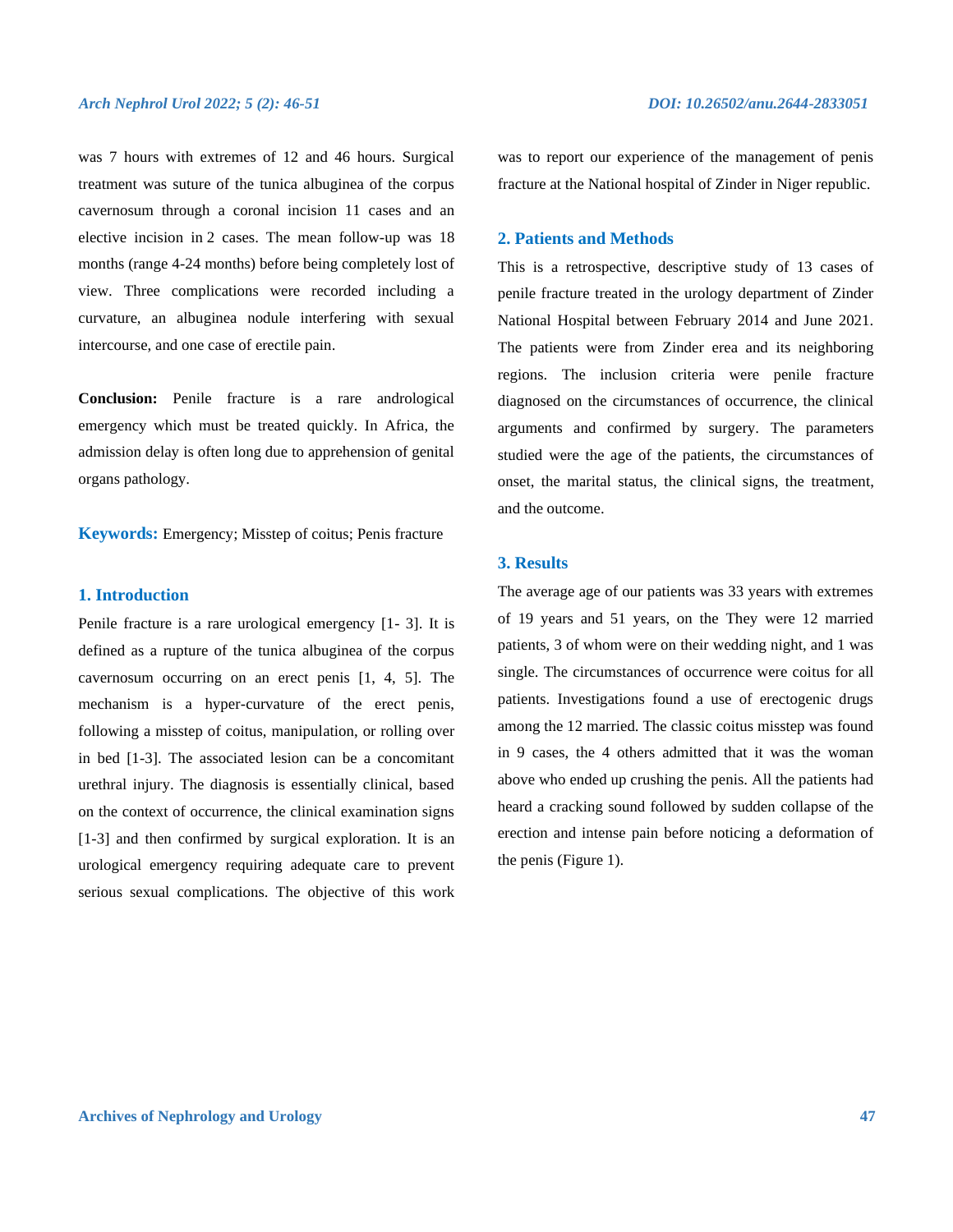#### *Arch Nephrol Urol 2022; 5 (2): 46-51 DOI: 10.26502/anu.2644-2833051*



**Figure 1:** Swelling and The "eggplant penis" Seen in classical penis fracture.

Clinical examination found a swollen, deviated penis in all cases. None of our patients have association with urethral injury. The average time elapsed before management was 7 hours with extremes of 12 and 46 hours. Treatment was surgical for All patients. Two types of incision were used; a

coronal circumscribing-degloving incision in 84.61% of cases (Figure 2) and a direct incision for others. Those incisions were followed by evacuation of the hematoma and exposure of the defect in the corpus cavernosum and suture.



**Figure 2:** Circumscribing-degloving incision, exposing hematoma.

The lesion was right in 76, 92% of cases and 23, 08% left. The mean follow-up was 18 months (range 4-24 months) before being completely lost of view. Three complications were recorded including a curvature, an albuginea nodule

#### **Archives of Nephrology and Urology 48**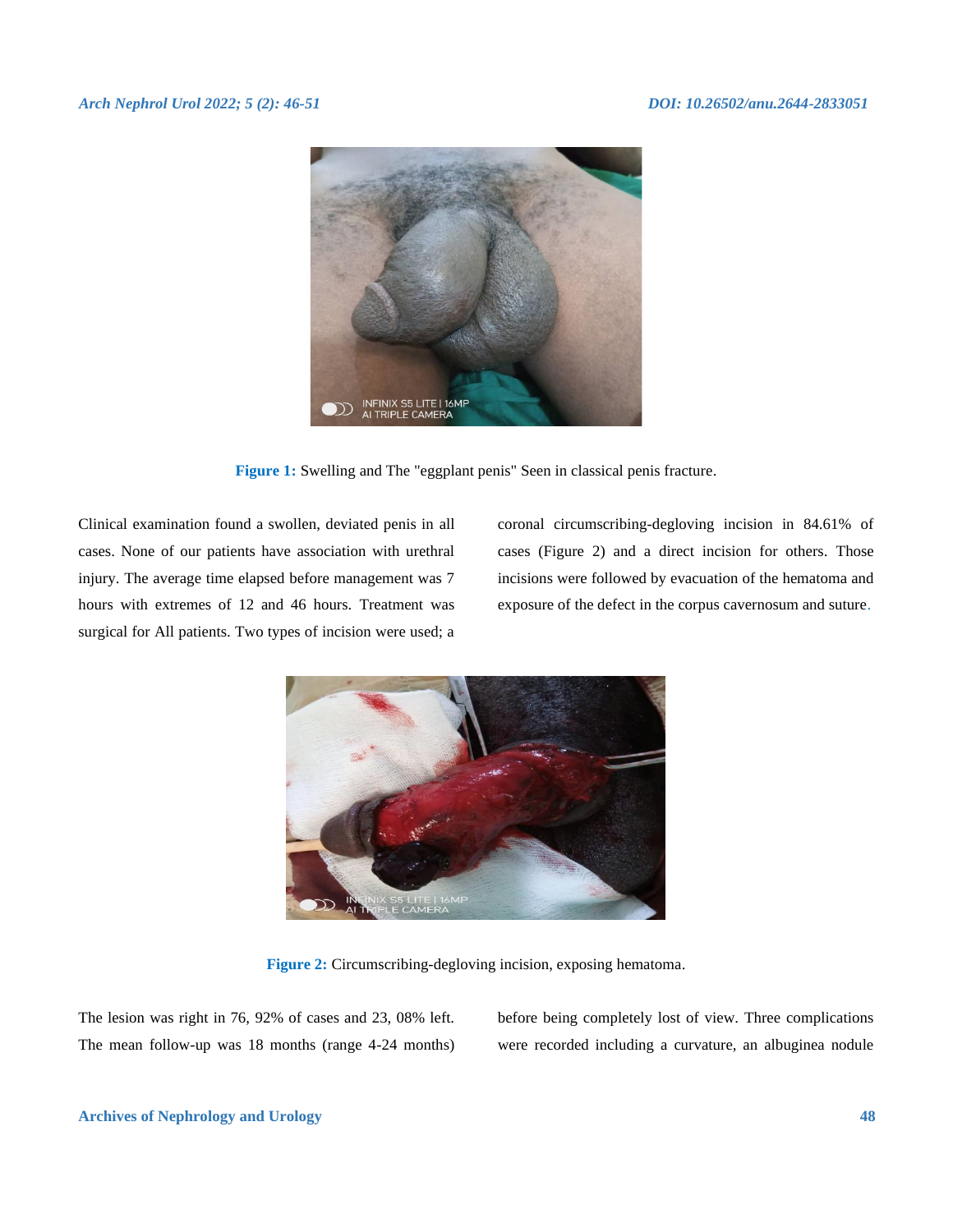interfering with sexual intercourse, and one case of erectile pain.

#### **4. Discussion**

Penile fracture is a rare event. A meta-analysis by Eke Reported 1331 cases published worldwide in 65 years. According to the literature, highest frequencies were recorded in Maghreb [1]. In Sub saharian Africa, the incidence of penile fracture is particularly low, as evidenced by the various published series. In Niger before our series of 13 cases in 8 years, Sanda [2] had reported 2 cases over two years at Niamey. Our results are similar to those reported by some authors in the sub-region such as Diallo [3] in Senegal with 13 cases in 8 years, Rimtebaye [4] in Chad 14 cases in 8 years and Barry [5] in Guinea with 22 cases in 10 years. This low incidence observed in the different sub-regional series could have the same explications.

Indeed, in addition to the socio-cultural considerations which make questions of sex a taboo in these different countries, the use of traditional medicine also contributes to the under-evaluation of this pathology. The penis fracture occurs exclusively on an erect penis. The tunica albuginea is the solid membrane around the corpora cavernosa. This solidity is correlated to its thickness, which goes from 2mm in the flaccid state to 0.5-0.250mm when in erection [1, 6]. Young person, has particularly vigorous erection, which could explain the relatively high frequency of this pathology in men under 40 [7, 8, 4]. The average age of our patients was 33 years (19-51 years) and it was close to most literature reports [5, 9, 10]. Coital missteps or manipulations of the erect penis are the main circumstances for the occurrence of penis fracture [3]. Rimtebaye [4] and

Kpatcha [11] respectively reported 62.28% and 66.66% of coitus missteps, whereas for Ndiaye [7] forced manipulation was the most frequent circumstance found in 17 cases. (33%) followed by Coital missteps in (20%) patients. The same etiology was found by certain authors from the Middle East [12-14]. In our study coital misstep was the only circumstance reported by all patients. The development of the media has contributed to the popularization of sexual fantasies. Three patients (10%) in our study had confided that it was the partner who had crushed their penis during a sexual intercourse where she was on it. This tendency was underlined by Erondu [15]. In our series, 92.30% (n=12) of our patients were married, three of whom were on their wedding night. It is now known for husband, that the wedding night is decisive for his sexual evaluation. Many of them therefore use aphrodisiac drugs to enhance sexual performance. Twelve (92.30%) of our patients confessed taking an aphrodisiac drug. Only one patient was single. Sexual intercourse was once allowed only after marriage in our traditional African societies. Lifestyle changes, urbanization, and the availability of contraceptive drugs have promote premarital sex. What makes the fracture of penis is seen lately in singles. In our series, we note one case, but for some authors such as Ndiaye [7], the frequency is higher in single people with 73% of cases.

The symptomatology of the penis fracture remains dominated by the triad of cracking, acute pain and sudden detumescence [10]. But the crackle is not always reported by all patients. The physical examination found a deviation of the penis on the opposite side of the lesion. A hematoma and subcutaneous edema will gradually develop, deforming the penis, giving the appearance of an "eggplant penis". The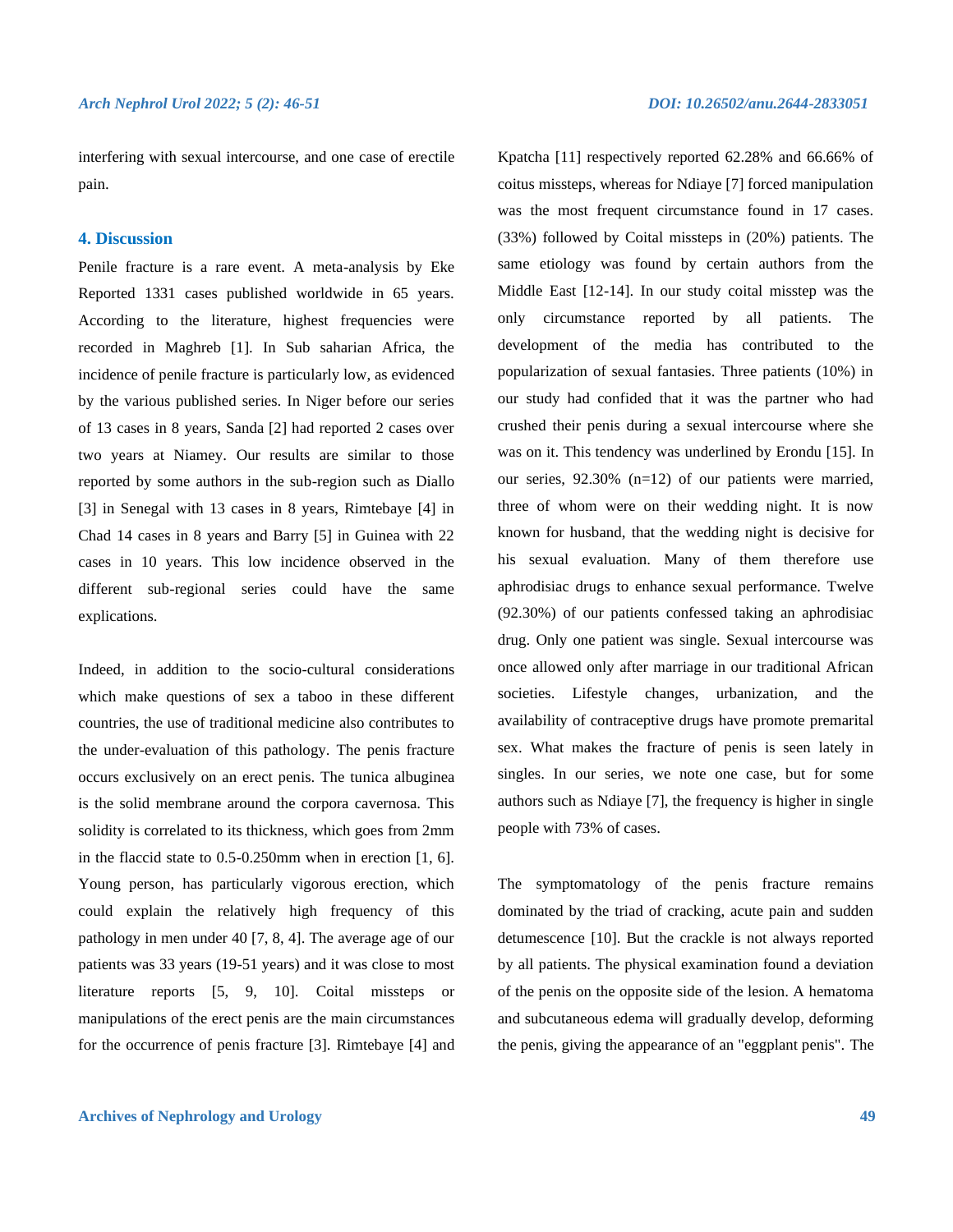defect of the tunica albuginea can also be recognized on palpation. A bilateral fracture is possible but rare [16]. A urethral injury should be considered in the presence of urethrorrhagia or dysuria or even acute urinary retention. No medical imaging is essential for the diagnosis of corpora cavernosa rupture [12]. In our cases this triad was found in all our patients followed by a deformation of the penis. The average consultation time is variable in the literature. It was 7 hours with extremes of 2 and 46 hours in our series. It varied from 2 hours to 7 days for 63.9% of patients for Rajandeep et al. [10]. For Rimtebaye et al [4], it varied from 4 hours to 6 days.

The standard treatment for rupture of the corpora cavernosa in the acute phase is surgical consists to evacuate the subcutaneous hematoma and to suture the tear of the albuginea of the corpora cavernosa. Several approaches are possible. The coronal incision at the level of the balanoprepu¬tial sulcus with complete degloving of the penis has the advantage of allowing wide access to the cavernous bodies and the spongy body but exposes to complications such as infection, edema and skin necrosis, the frequency of which varies from 14 to 25% [17, 18]. The lateral and longitudinal incision opposite one of the corpora cavernosa allows an elective approach to the fracture site without cutaneous risk but sometimes at the cost of an unsightly scar. As in our series, the coronal approach (84.61%) was favored by Kpatcha, Sylla, Barry with respectively 100%, 83.33% and 95.45% of cases [5,9,11]. The lesion was on the right in 76.92% of our patients and 23.08% on the left. This predominant right of the tunica albuginea rupture was also found by Barry and Sylla in respectively 59.09% and 58.33% of cases [5,9]. The mean follow-up was 18 months. We recorded one penile curvature, a case of tunica albuginea nodule limiting sexual intercourse and one case

#### **Archives of Nephrology and Urology 50**

of isolated per coital pain as adverse effects in three of the 13 patients. No cases of erectile dysfunction were reported in our series. Few complications have been reported in the literature, Rimtimbaye reports a single case of induration of the penis that did not compromise sexual intercourse, Idriss report 2.2% penile curvature, 5.5% scar fibrosis and Padja 12.5% penile curvature, 8.33% painful intercourse [19, 20].

#### **5. Conclusion**

The fracture of the penis is a relatively rare urological emergency occurring most often in young adults under 40 years of age. The diagnosis is clinical based on the circumstance of occurrence and triad; cracking, pain and swelling of the penis. Immediate surgical repair seems to be the best way to prevent complications such as fibrosis, curvature of penis and erectile dysfunction.

#### **References**

- 1. Eke N. Fracture of the penis. Br J Urol 89 (2002): 555- 565.
- 2. Sanda GO, Heyns CF, Soumana A, et al. Penile fracture a review of management. Nigerian Journal Of Surgical Research 8 (2006): 116-118.
- 3. Yoro Diallo, Sekou Amadou Soumah, N Kouka Saint Charles, et al. Journal Africain de Chirurgie 3 (2014): 80-84.
- 4. Rimtebaye K, Danki SF, Ndoye M, et al. Fracture de la verge : aspects cliniques et prise en charge, à propos de 14 cas.Uro'Andro 1 (2015).
- 5. Barry M II, Kante D, Bah I, et al .Fracture de verge: analyse rétrospective de 22 cas au service d'urologie de l'hôpital Ignace Deen, CHU de Conakry Guinée.Uro'Andro 1 (2016).